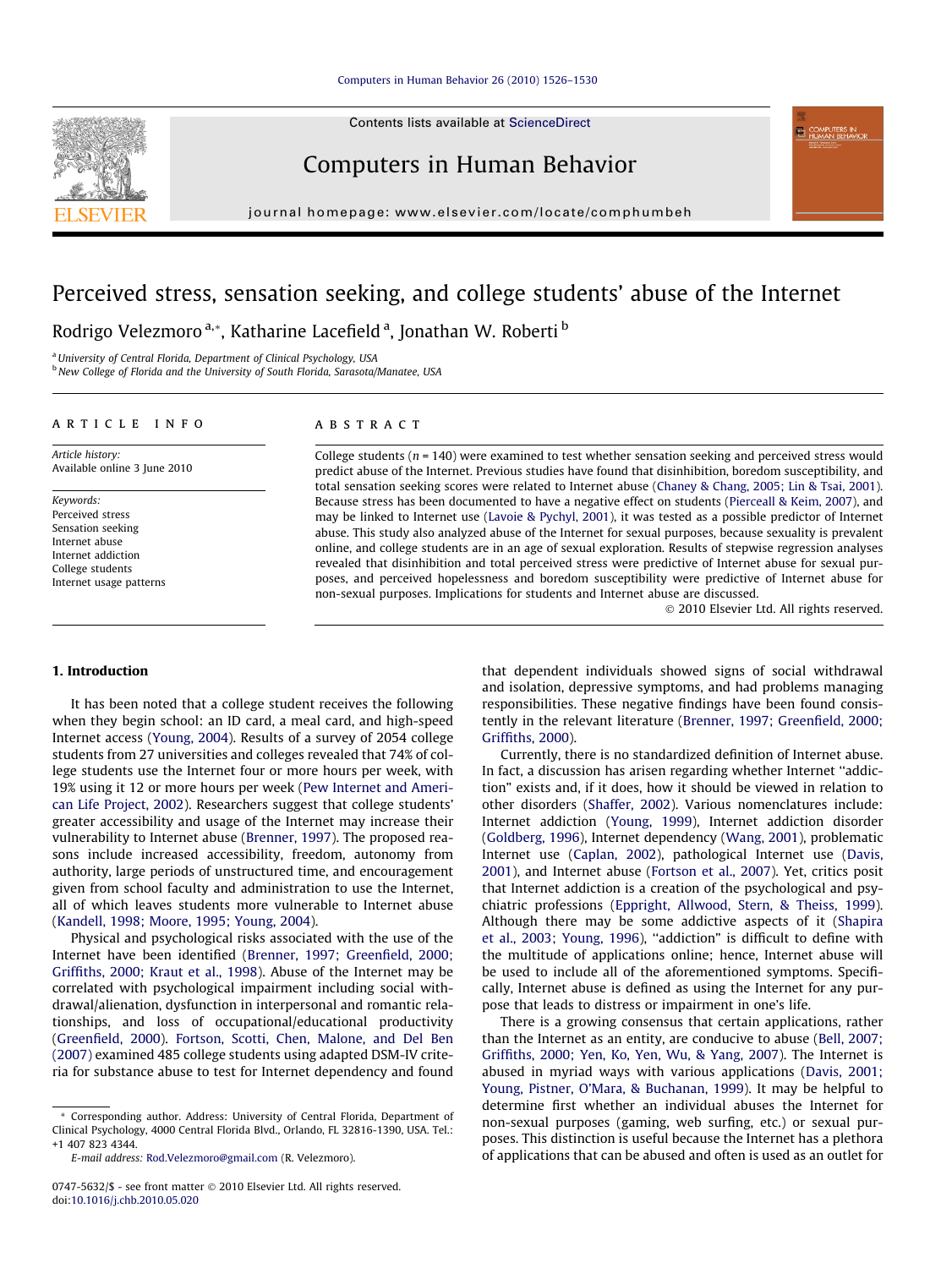sexuality. [Cooper \(2004\)](#page--1-0) has labeled the factors that make the Internet such an attractive outlet for sexuality the Triple A Engine: accessibility, affordability, and anonymity. Others have highlighted convenience and escapism [\(Morahan-Martin & Schumacher, 2000;](#page--1-0) [Young, 1999](#page--1-0)).

#### 1.1. Sensation seeking

Sensation seeking theory provides evidence of an individual characteristic that may contribute to Internet abuse. Sensation seeking is ''a trait defined by the seeking of varied, novel, complex, and intense sensations and experiences, and the willingness to take physical, social, legal, and financial risks for the sake of such experience" ([Zuckerman, 1994](#page--1-0)). Sensation seeking has been found to influence both occupational choices and the types of reactions and interactions in which individuals engage ([Roberti, 2004](#page--1-0)). Sensation seekers are motivated by the novelty of the experience and the complexity of the stimulus, and they attempt to increase the intensity of the stimulation they experience ([Roberti, 2004; Zuck](#page--1-0)[erman, 2006](#page--1-0)). For example, high sensation seekers are more likely to engage in sports ([Zuckerman, 1994](#page--1-0)), show a greater desire to engage in physical aggression [\(Joireman, Anderson, & Strathman,](#page--1-0) [2003](#page--1-0)), to watch violent action films ([Aluja-Fabregat & Torrubia-](#page--1-0)[Beltri, 1998\)](#page--1-0), and are more prone to listen to rock music ([Little &](#page--1-0) [Zuckerman, 1986\)](#page--1-0). Sensation seeking also tends to be more common among men than women ([Zuckerman, Kuhlman, Thornquist,](#page--1-0) [& Kiers, 1991](#page--1-0)). Furthermore, sensation seekers show a tendency to seek out media depicting arousing material [\(Greenberg &](#page--1-0) [Woods, 1999; Schierman & Rowland, 1985; Vanwesenbeeck,](#page--1-0) [2001; Zuckerman, Tushup, & Finner, 1976\)](#page--1-0) and hold more permissive sexual attitudes [\(Zuckerman, 1994\)](#page--1-0). This would make the Internet very attractive, given that the Internet has become a novel outlet for sexual expression ([Cooper, Putnam, Planchon, & Boies,](#page--1-0) [1999; Griffiths, 2004\)](#page--1-0) and has begun to replace traditional means of accessing sexually explicit material ([Chou, Condron, & Belland,](#page--1-0) [2005](#page--1-0)).

Findings on sensation seeking and Internet abuse have varied. Some have proposed that high sensation seekers are not drawn to the Internet. [Lavin, Marvin, McLarney, Nola, and Scott \(1998\)](#page--1-0) found that sensation seeking scores were negatively related to Internet usage in college students. Yet, in a sample of 753 Taiwanese high school adolescents, Internet dependents scored significantly higher on total sensation seeking and disinhibition than Internet non-dependents ([Lin & Tsai, 2001](#page--1-0)). Similar studies examining a sample of Chinese middle and high students did not find that sensation seeking led to Internet abuse [\(Qing-Xin, Rong-Gang,](#page--1-0) [Yan, Xian-Gang, & Kan, 2005](#page--1-0)). It is possible that the negative findings are due to methodological differences and problems defining Internet abuse. Examining Internet abuse as it relates to sexual matters may be necessary. For example, viewing sexually explicit material online has been found to lead to Internet abuse later on ([Meerkerk, Van Den Eijnden, & Garretsen, 2006\)](#page--1-0). [Perry, Accordino,](#page--1-0) [and Hewes \(2007\)](#page--1-0) examined sexual sensation seeking and sexual compulsivity among 307 college students. They found that with students who used the Internet for sexual material, as they progressed through school (or consumed more material), their sexual sensation seeking score increased. Further, [Chaney and Chang](#page--1-0) [\(2005\)](#page--1-0) suggest that among men who have sex with men (MSM), those with increased levels of boredom may be more likely to abuse the Internet for sexual purposes. Although this was hypothesized for MSM, it is possible that college students experience a similar relationship between boredom and Internet abuse. However, further examination of college students' abuse the Internet for sexual purposes and how that abuse relates to different aspects of sensation seeking is needed to elucidate any relationships that may exist. Total sensation seeking, disinhibition, and boredom susceptibility warrant more careful examination, as these variables may be related to Internet abuse, but have been studied with different populations in previous research. This study aims to examine the role that these variables play in a sample of college students.

#### 1.2. Perceived stress

Perceived stress entails perception or assessment of threat coupled with a lack of resources to combat the stressor, irrespective of the actual threat or tax on resources [\(Greenberg, 1981; Lazarus,](#page--1-0) [1966\)](#page--1-0). Many researchers have found increasing stress levels among college students [\(Misra & Castillo, 2004; Roberti, Harrington, &](#page--1-0) [Storch, 2006](#page--1-0)). [Pierceall and Keim \(2007\)](#page--1-0) examined the perceived stress of 212 college students and found that 75% of the students were classified as having moderate stress, 12% as having high stress, and only 13% having low stress. Perceived stress also has been found to influence physical health ([Ng & Jeffery, 2003; Pand](#page--1-0)[ya, 1998; Tennant, 2000\)](#page--1-0) and have negative effects on students by reducing academic performance [\(American College Health Associ](#page--1-0)[ation, 2007](#page--1-0)). The connection between Internet abuse and perceived stress needs to be further examined. Some researchers have found that the Internet is used by some as a means of stress relief [\(Lavoie](#page--1-0) [& Pychyl, 2001](#page--1-0)). Further, previous studies have found that impulse control disorders ([Shapira, Goldsmith, Keck, Khosla, & McElroy,](#page--1-0) [2000](#page--1-0)) and depression ([Caplan, 2003, 2005; Young & Rogers,](#page--1-0) [1998\)](#page--1-0) are found among those that abuse the Internet. Although it is not possible to determine any causal relationships, and a bidirectional relationship may exist, it is possible that those who have pre-existing psychological problems may use the Internet as a means of stress relief. In the same manner, it is possible that the high level of stress associated with college life may lead some individuals to abuse the Internet. Additionally, the Internet's saturation with sexually explicit material may be especially attractive to college students eager to explore their sexuality.

#### 1.3. Current study

With the potential influence of the Internet on college students' overall well-being, further elucidation of how college students abuse the Internet and what factors lead to that abuse is warranted. Two predictions were made for this study. First, based on the findings [Lin and Tsai \(2001\)](#page--1-0) and [Chaney and Chang \(2005\)](#page--1-0), it was predicted that scores on the disinhibition, total sensation seeking, and boredom susceptibility scales will be associated with abusing the Internet for sexual purposes but not for non-sexual purposes. Although previous studies examined different populations, this study is the first to examine these variables among college students. Further, we predict that some of the mixed findings may be related to the lack of examination of sexual uses of the Internet. We anticipate that the Internet will appeal to sensations seekers only if they use the Internet for sexual purposes. Additionally, based on [Lavoie and Pychyl \(2001\)](#page--1-0), it was predicted that perceived stress will be a predictor of Internet abuse for sexual and non-sexual purposes. Due to the high levels of stress that college students experience, we expect that perceived stress will lead some individuals to use the Internet for both sexual and non-sexual purposes.

#### 2. Method

#### 2.1. Participants

Data were collected from 58 male and 82 female undergraduates attending two 4-year public universities in the southeast Uni-